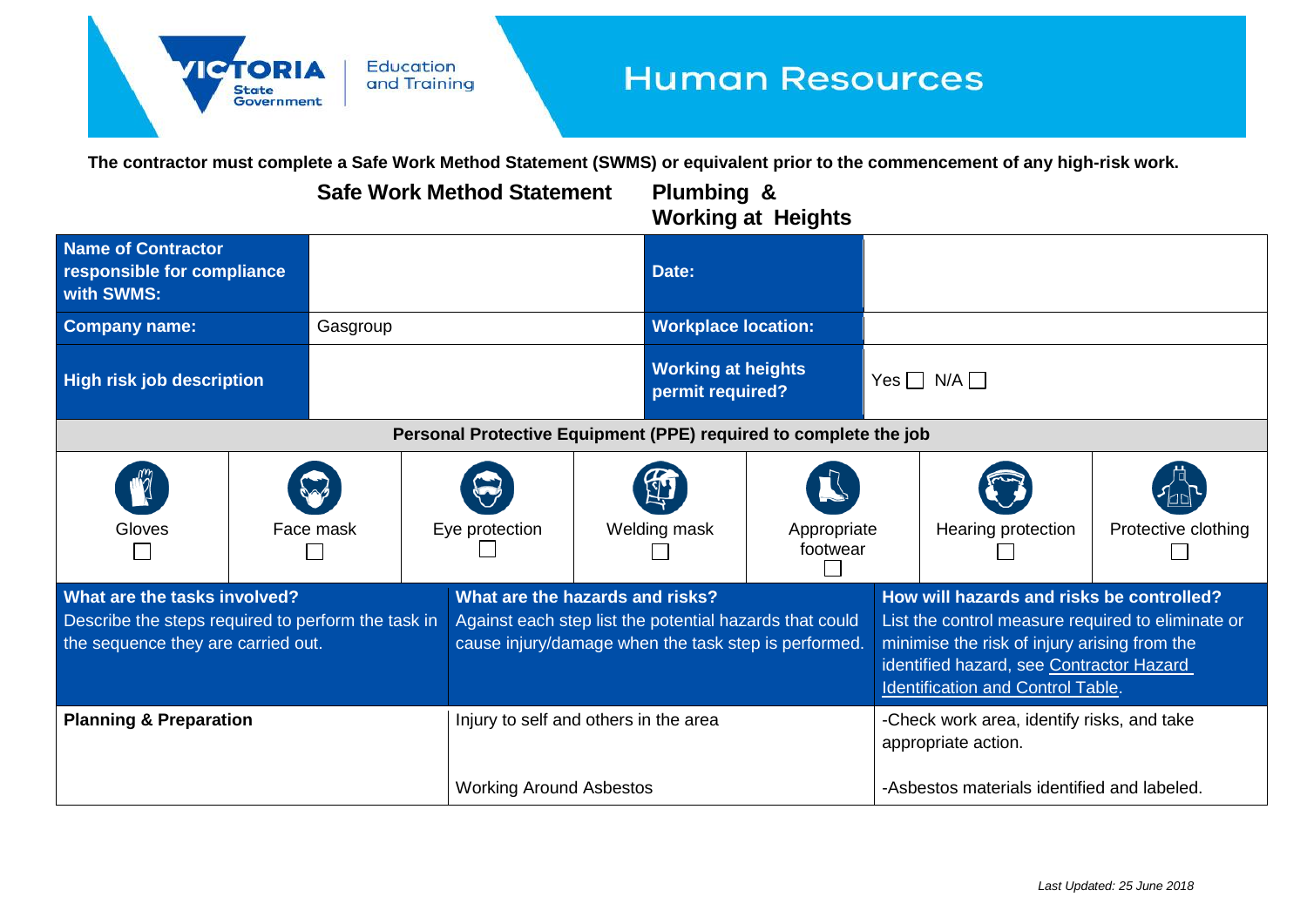### **Safe Work Method Statement**

| What are the tasks involved?<br>Describe the steps required to perform the task in<br>the sequence they are carried out. | What are the hazards and risks?<br>Against each step list the potential hazards that could<br>cause injury/damage when the task step is performed.  | How will hazards and risks be controlled?<br>List the control measure required to eliminate or<br>minimise the risk of injury arising from the<br>identified hazard, see Contractor Hazard<br>Identification and Control Table.                                                                                                                                                                                                                 |  |
|--------------------------------------------------------------------------------------------------------------------------|-----------------------------------------------------------------------------------------------------------------------------------------------------|-------------------------------------------------------------------------------------------------------------------------------------------------------------------------------------------------------------------------------------------------------------------------------------------------------------------------------------------------------------------------------------------------------------------------------------------------|--|
| <b>Installation &amp; Maintenance</b>                                                                                    | Falls & Injury                                                                                                                                      | -Ensure ladders are in good condition, set up<br>correctly and secured.<br>-Ensure work area is clear<br>-Use suitable trolleys to move equipment.<br>-Minimize continuous bending where possible<br>-When working in ceiling spaces:<br>-Do not stand on fragile areas<br>-Walk along planks or crawl if required.                                                                                                                             |  |
|                                                                                                                          | Leaks                                                                                                                                               | -Test pipes to ensure no leaks                                                                                                                                                                                                                                                                                                                                                                                                                  |  |
|                                                                                                                          | Other injuries                                                                                                                                      | -Wear appropriate Personal Protective Equipment                                                                                                                                                                                                                                                                                                                                                                                                 |  |
| <b>Manual Handling of Equipment</b>                                                                                      | - Slips and trips causing<br>injury<br>- Fall from height causing<br>severe injury or death<br>- Falling objects possibly<br>injuring persons below | - Do not work alone<br>- Only trained/competent personnel to work at<br>heights<br>- Barricade a No Go Zone below the area of<br>manual handling<br>preventing unauthorised access<br>- Avoid manual handling of equipment in<br>inclement weather<br>- Workmen to be fully protected from accessing<br>beyond the fall edge<br>- Avoid man handling of equipment by hoisting<br>- Crane lift or use mechanical hoisting device<br>preferential |  |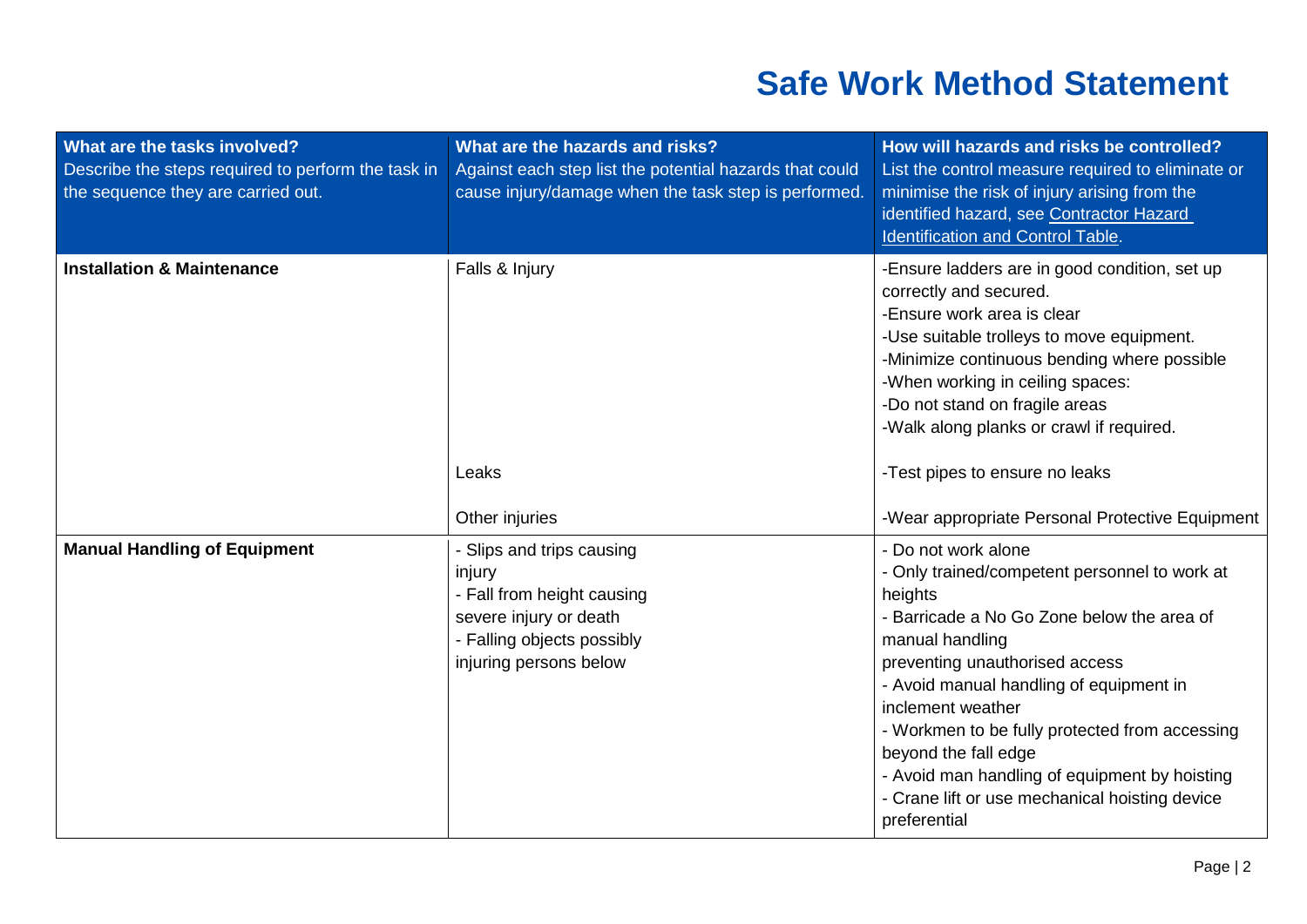## **Safe Work Method Statement**

| <b>Outdoor Work</b>                                                                                                                               |             | - Exposure to UV rays<br>causing sunburn & skin<br>disorder                                                                                                                                         |                                                                                                                                    | - Provide appropriate UV protection to include                                                                                                                                                                                                                                                                                                                                                                                                 | sun-screen, sunglasses and wide brimmed hats. |
|---------------------------------------------------------------------------------------------------------------------------------------------------|-------------|-----------------------------------------------------------------------------------------------------------------------------------------------------------------------------------------------------|------------------------------------------------------------------------------------------------------------------------------------|------------------------------------------------------------------------------------------------------------------------------------------------------------------------------------------------------------------------------------------------------------------------------------------------------------------------------------------------------------------------------------------------------------------------------------------------|-----------------------------------------------|
| <b>Working on Pitched Areas for general</b><br>maintenance:<br>- Gutter Maintenance<br>- Roof Maintenance<br>- Roof Mounted Equipment Maintenance |             | - Slide/roll at any point on elevated area resulting in<br>fall from height causing severe injury or death<br>- Slips and trips causing injury<br>- Falling objects possibly injuring persons below |                                                                                                                                    | - Do not work alone<br>- Only trained/competent personnel to work at<br>heights<br>- Barricade a zone below the working area to<br>prevent unauthorised access.<br>- Do not work at heights in inclement weather<br>- Provide suitable fall protection to prevent rolling<br>or sliding off roof.<br>- All tools and accessories to be securely tethered<br>to workmen<br>- Equipment/materials that could be blown off roof<br>to be secured. |                                               |
| <b>Sign off</b>                                                                                                                                   | <b>Name</b> |                                                                                                                                                                                                     | <b>Signature</b>                                                                                                                   |                                                                                                                                                                                                                                                                                                                                                                                                                                                | <b>Date</b>                                   |
|                                                                                                                                                   |             |                                                                                                                                                                                                     | I have provided site-specific risk controls to manage the hazards identified above and will comply with the controls listed above. |                                                                                                                                                                                                                                                                                                                                                                                                                                                |                                               |
| <b>Contractor:</b>                                                                                                                                |             |                                                                                                                                                                                                     |                                                                                                                                    |                                                                                                                                                                                                                                                                                                                                                                                                                                                |                                               |